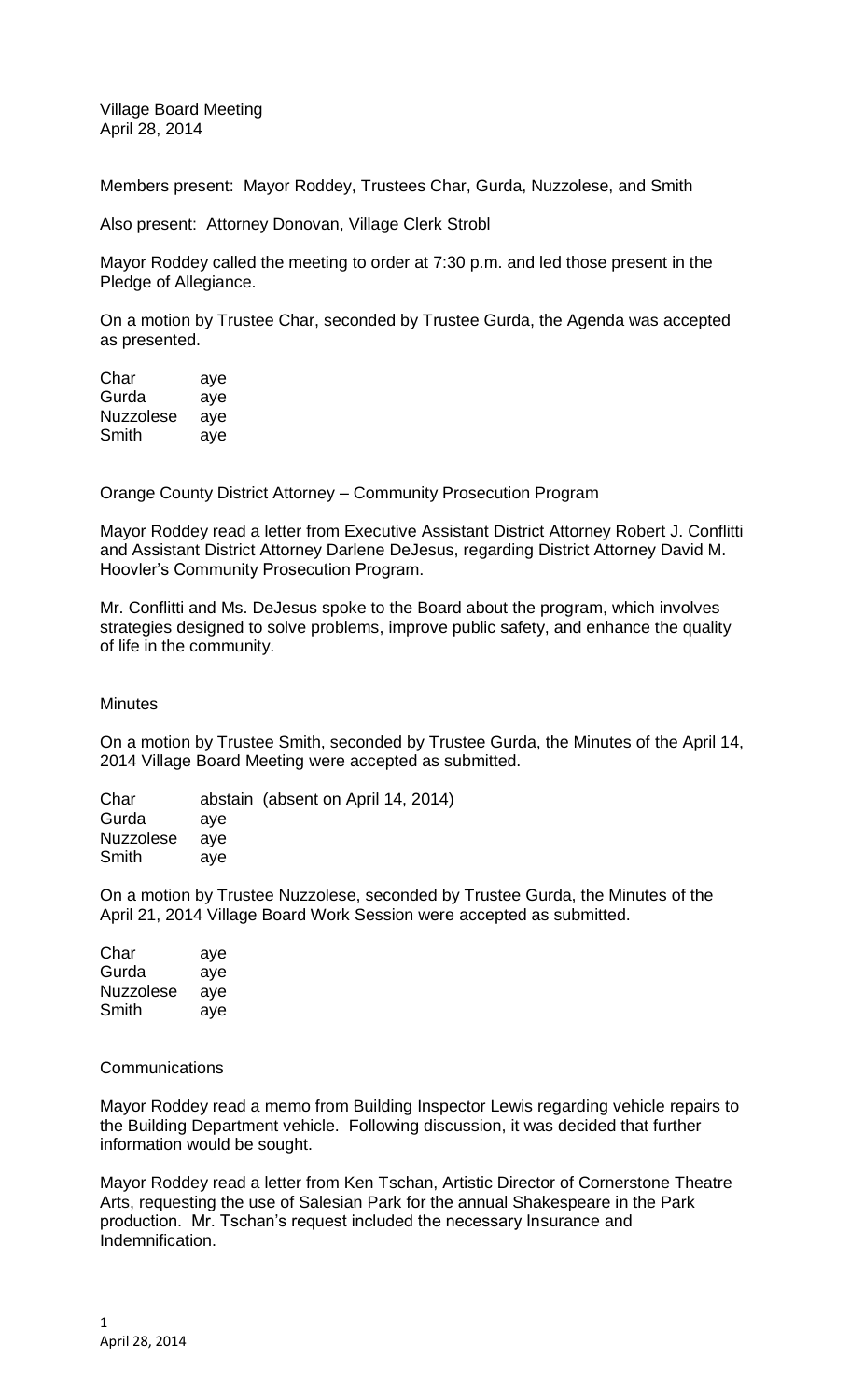On a motion by Trustee Char, seconded by Trustee Gurda, approval was granted for the event.

Char aye Gurda aye Nuzzolese aye Smith aye

Items of Business

Trustee Smith moved the following, which was seconded by Trustee Gurda:

Whereas, the preliminary budget for the year 2014/2015 has been duly presented to the Village Board of Trustees and a duly advertised public hearing has been held on April 7, 2014;

Resolved: pursuant to Section 5-508(4) of the Village Law, that the said preliminary budget, as changed, altered, and revised, be and hereby is adopted as the budget of the Village of Goshen for the year 2014/2015.

| Char      | aye |
|-----------|-----|
| Gurda     | aye |
| Nuzzolese | aye |
| Smith     | aye |

Mayor Roddey thanked the Board Members, the Department Heads, and, particularly Treasurer Winters for the hard work involved in formulating the Budget, and staying below the 2% tax cap.

On a motion by Trustee Nuzzolese, seconded by Trustee Gurda, bills as examined by members of the Board were approved in accordance with Abstract 2013/2014 number 14, check numbers 6893 through 6959, in the amount of \$431,968.01, and wire transfer 34, in the amount of \$489,450.00, for a grand total of \$921,418.01.

| Char             | aye |
|------------------|-----|
| Gurda            | aye |
| <b>Nuzzolese</b> | aye |
| Smith            | aye |

On a motion by Trustee Char, seconded by Trustee Nuzzolese, Scott Birney is hereby authorized to attend the Superintendents' Highway School at Cornell University in Ithaca NY, on June  $2^{nd}$ ,  $3^{rd}$ , and  $4^{th}$ . The cost of this school is \$100.00 and the hotel cost is \$576.00.

| Char      | aye |
|-----------|-----|
| Gurda     | aye |
| Nuzzolese | aye |
| Smith     | aye |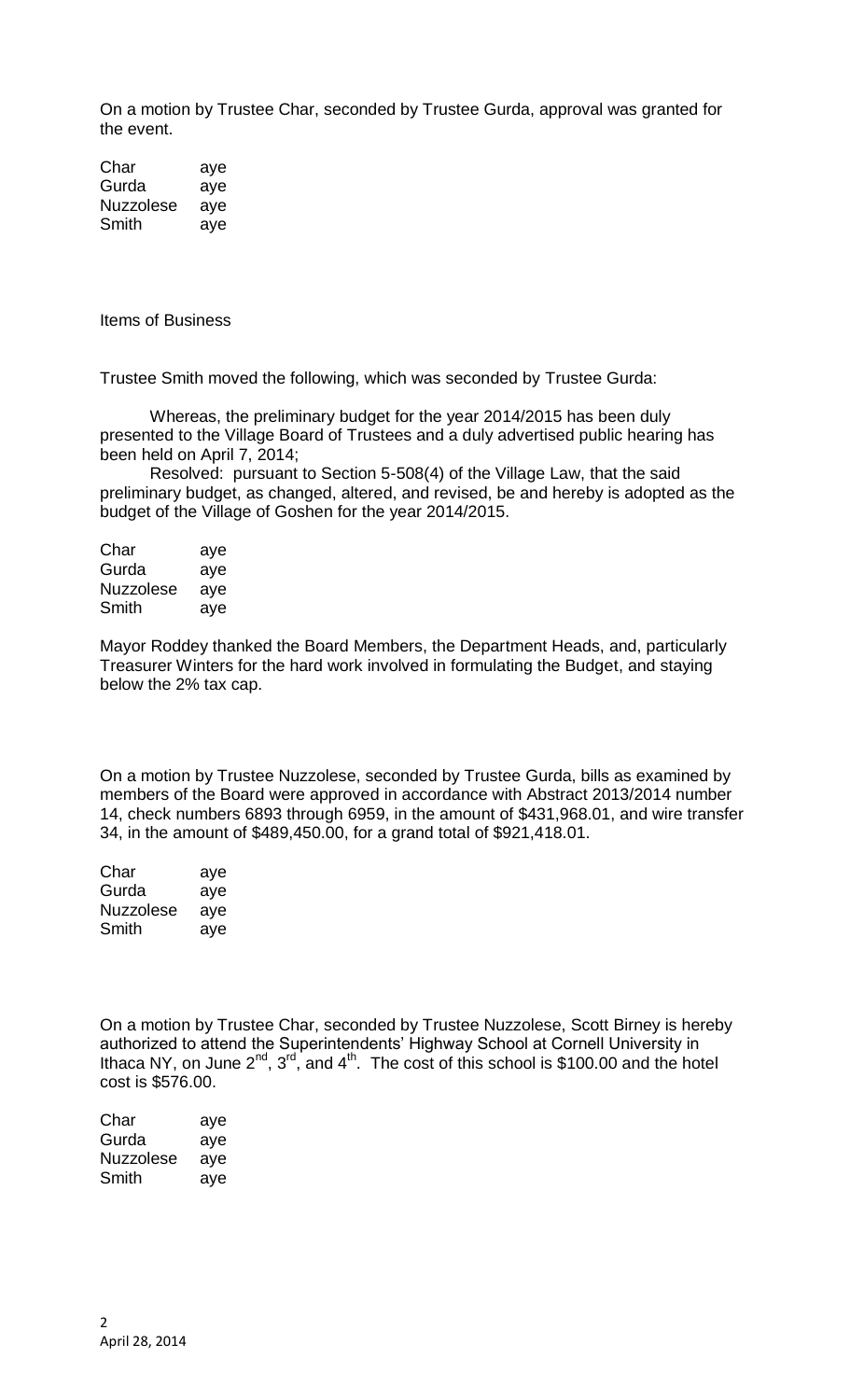On a motion by Trustee Char, seconded by Trustee Smith, the following rates for current part-time employees will become effective June 1, 2014:

|                  | <b>Court Officer</b> | 15.00 |
|------------------|----------------------|-------|
|                  | Dispatcher           | 16.41 |
|                  | Police Officer - PT  | 22.38 |
|                  | Meter Reader – PT    | 12.12 |
| Char<br>Gurda    | aye<br>aye           |       |
| <b>Nuzzolese</b> | aye                  |       |
| Smith            | aye                  |       |
|                  |                      |       |

On a motion by Trustee Char, seconded by Trustee Nuzzolese, the Mayor is hereby authorized to sign a proposal from Lanc & Tully Engineering and Surveying, P.C., for Construction Observation and Contract Administration for the CRV Well Waterline Construction activities. The estimated costs for the proposal are \$20,000.00 - \$25,000.00.

| Char      | aye |
|-----------|-----|
| Gurda     | aye |
| Nuzzolese | aye |
| Smith     | aye |

Trustee Char offered the following Resolution, and moved its adoption:

RESOLVED: To re-levy on the 2014-2015 Village of Goshen Property Taxes, the amount of \$369,281.55, reflecting the total amount of unpaid water/sewer bills for 2013.

The foregoing Resolution was seconded by Trustee Gurda, and a vote resulted as follows:

| Char      | aye |
|-----------|-----|
| Gurda     | aye |
| Nuzzolese | aye |
| Smith     | aye |

The following was moved by Trustee Char, and seconded by Trustee Smith:

**WHEREAS**, in January, 2013 a water leak due to frozen pipes was detected at a vacant house, located at 70 Prospect Avenue; and

**WHEREAS,** In order to facilitate an emergency water shut-off, it was necessary to engage the services of an outside contractor at a cost of \$1,250.00 to excavate the property; and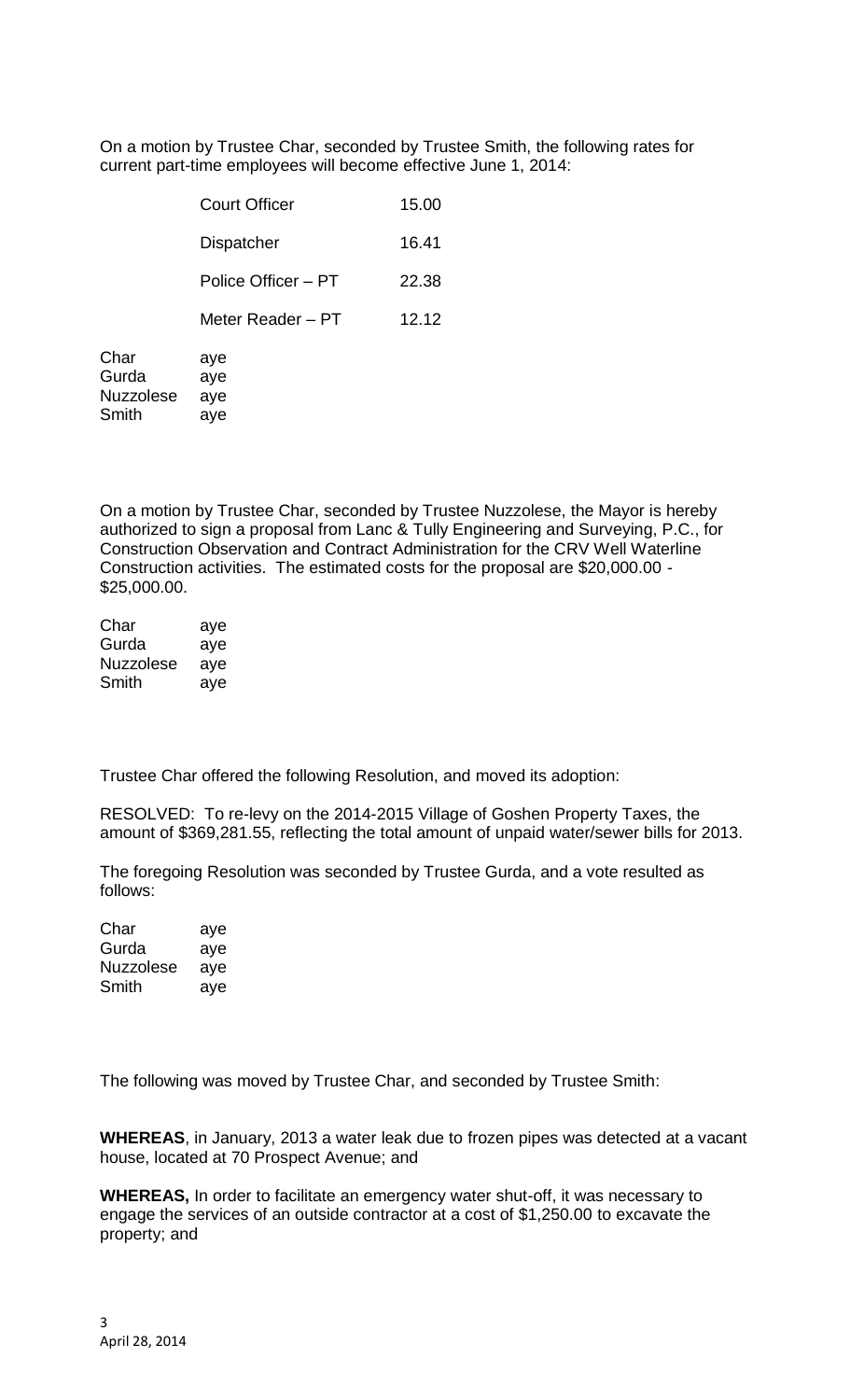**WHEREAS,** Terri D'Alessandro is the owner of record of certain real property located at 70 Prospect Avenue in the Village of Goshen, which property is designated on the tax map as Section 111, Block 20, Lot 22.; pursuant to Village Code, the Village Board is empowered to levy any unpaid fees on the property tax bill; and

**WHEREAS**, unsuccessful attempts have been made to collect the fees due from the property owner via regular and certified mail;

**NOW**, **BE IT RESOLVED**, that the Village determines to levy the unpaid fees in the amount of \$1,250.00, owed by Terri D'Alessandro to the Village of Goshen, on the next Village tax bill for the real property known and designated as Section 111, Block 20, Lot 22, and the Village is hereby empowered to take any and all actions necessary and required to effectuate this Resolution.

| Char      | aye |
|-----------|-----|
| Gurda     | aye |
| Nuzzolese | aye |
| Smith     | aye |

On the nomination of Mayor Roddey, Scott G. Wohl is hereby appointed Chairman of the Village of Goshen Planning Board to fill an unexpired term. This term will become effective June 1, 2014, and will expire in 2015.

| Char             | aye |
|------------------|-----|
| Gurda            | aye |
| <b>Nuzzolese</b> | aye |
| Smith            | aye |

## Mayor/Trustee Comments

Trustee Nuzzolese reported for the Sewer Department that the Canal Street siphon has been sewer-jetted, and that average daily flows have been consistent.

Trustee Gurda noted that the CRV well has been turned off, and that the reservoir is currently full.

Trustee Char stated that all is good and quiet in the Police world.

Trustee Smith reported that the DPW has been patching potholes, and assisting with the Spring bulk pick up. He thanked all those who volunteered to clean up a section of the Village last Saturday, in honor of Earth Day.

Mayor Roddey thanked Trustee Smith for taking the lead on the successful clean up project.